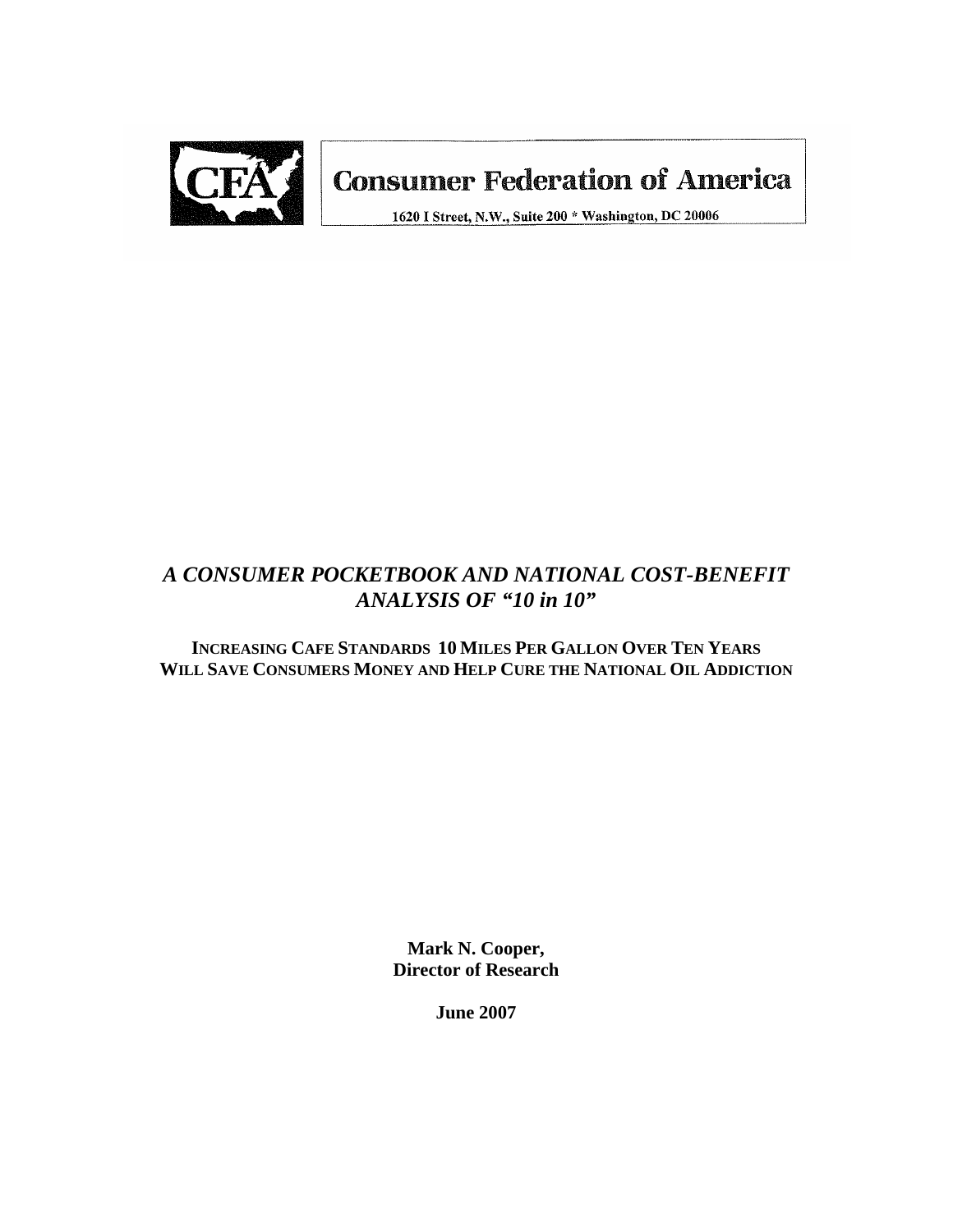## **CONSUMER COSTS OF MANDATING 35 MPG IN 10 YEARS ARE COMPLETELY OFFSET BY FUEL SAVINGS**

#### **FLAWED NHTSA ASSUMPTIONS PREVENT CAFE INCREASES**

#### **CONGRESSIONAL ACTION ON STRONG FUEL ECONOMY STANDARDS WILL SAVE CONSUMERS \$1000-\$1500**

Washington, D.C. June 4, 2007 -- A new analysis by the Consumer Federation of America (CFA) shows that a ten mile-per-gallon improvement in the fuel economy of new vehicles achieved over ten years would pay for itself – not just over the vehicle lifetime but on a monthly basis for the majority of consumers who borrow to buy. It further concludes that the National Highway Transportation Safety Administration (NHTSA) has slowed increases in fuel efficiency standards because of flawed analyses and calls on Congress to mandate a 35 mile-per-gallon goal for Corporate Average Fuel Economy (CAFÉ).

"Our analysis proves a mandatory increase to 35 mpg in ten years passes both a consumer pocketbook test and a national cost-benefit test with flying colors," says Dr. Mark Cooper, CFA Director of Research. "NHTSA's flawed assumptions have prevented fuel economy improvements to date. If Congress continues to allow NHTSA to determine when and whether automakers need to improve fuel economy, we will get the same weak results."

As the summer driving season begins with record gasoline prices and the Senate prepares to debate CAFE legislation, the report, entitled "A Consumer Pocketbook and National Cost-Benefit Analysis of Ten-in-Ten" analyzes the impact of moving from the current average of 25 mpg to 35 mpg in ten years on both the consumer's pocketbook and the Nation's "oil addiction."

According to the CFA report findings, achieving 35 mpg fleet-wide benefits

- consumers. The fuel savings of more efficient cars offset any increase in the cost of the auto loan.
	- Consumers can save up to \$1500 with gasoline at \$3 a gallon and nearly \$1000 with gasoline at \$2.50 a gallon.

Going to 35 mpg in ten years also eases the nation's oil addiction. It would:

- Save over 100 billion gallons of oil over the next ten years.
- Reduce oil imports by more than 15 percent when 35 mpg is reached.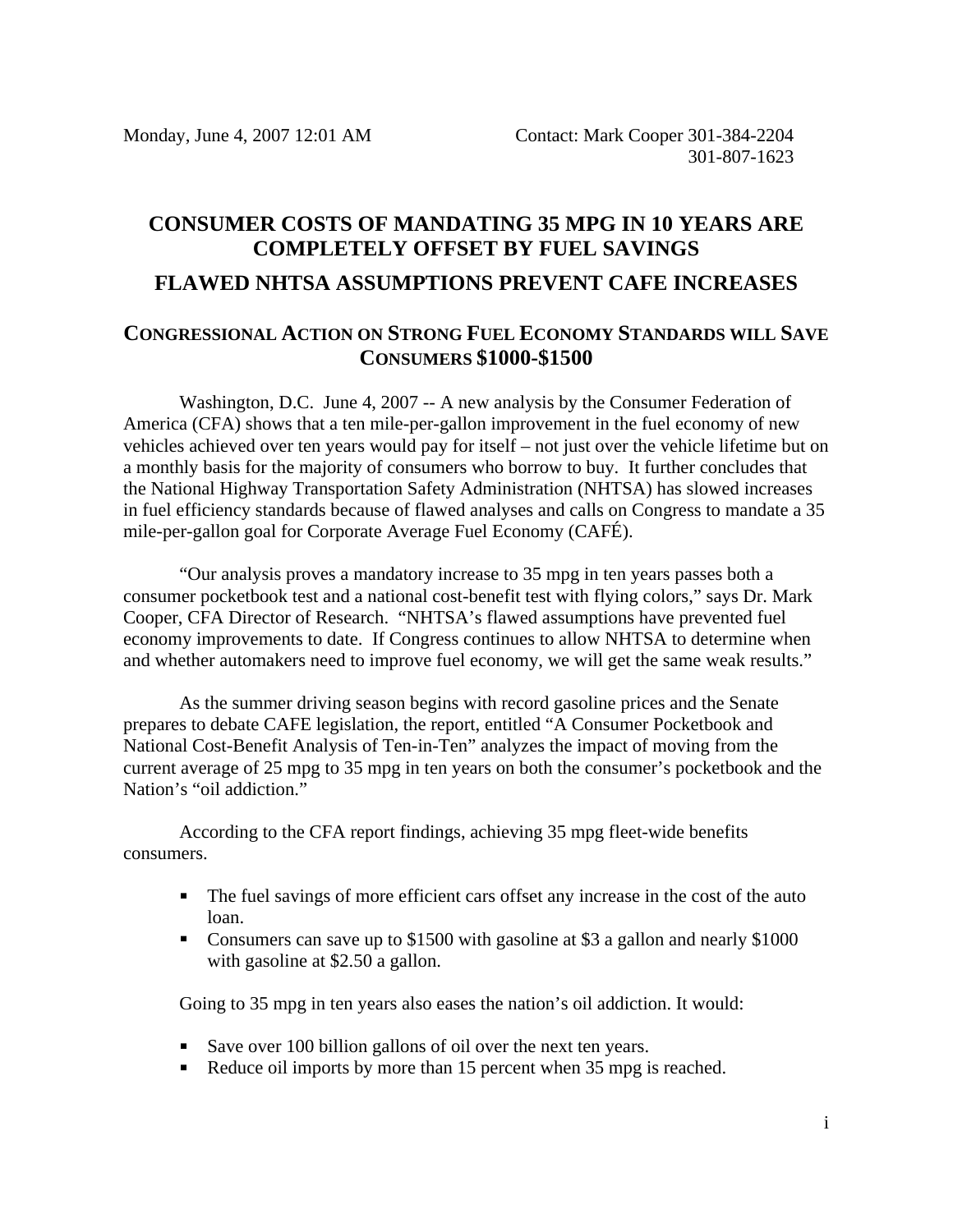Cut emissions of global warming, green house gases by over a half-billion tons per year.

"With gasoline bills up by more than \$1,000 per year since 2002, consumers are feeling the pain at the pump, but they also recognize the broader implications of our national oil addiction," Cooper added. "With oil at \$60 a barrel, a half-million dollars is flowing out of our country every minute, increasing our trade deficit, creating huge opportunity costs, and most significantly, putting money into the hands of regimes that are hostile to our interests."

"In the past, the bureaucrats who set the standard have failed to reflect reality in their analyses, and that has cost us dearly," Cooper said. "It's time for our elected representatives to take leadership in setting fuel economy standards."

CFA's analysis finds that past analyses by NHTSA have failed to recommend increases in fuel efficiency because of unrealistic and irresponsible assumptions.

- The 2005 EIA Annual Energy Outlook, on which the National Highway Safety Administration (NHTSA) model relies, appears to be based on gasoline prices that are less than \$1.50 per gallon in the next decade.
- NHTSA uses an estimate of social costs (externalities like economic burden, national security, and environmental harm) that is irresponsibly low – about at 10 to 20 cents a gallon – when the real social cost of these externalities should be ten times as high, such as \$1- \$2 per gallon.<br>
"The current legislation is headed for another train wreck because it leaves NHTSA in

charge of setting the goals," Cooper concluded. "If Congress wants to seriously address the nation's oil addiction, it must close the loopholes. Congress needs to take responsibility, set a mandatory goal of 35 mpg, and specify the assumptions that should be used in future cost benefit analyses."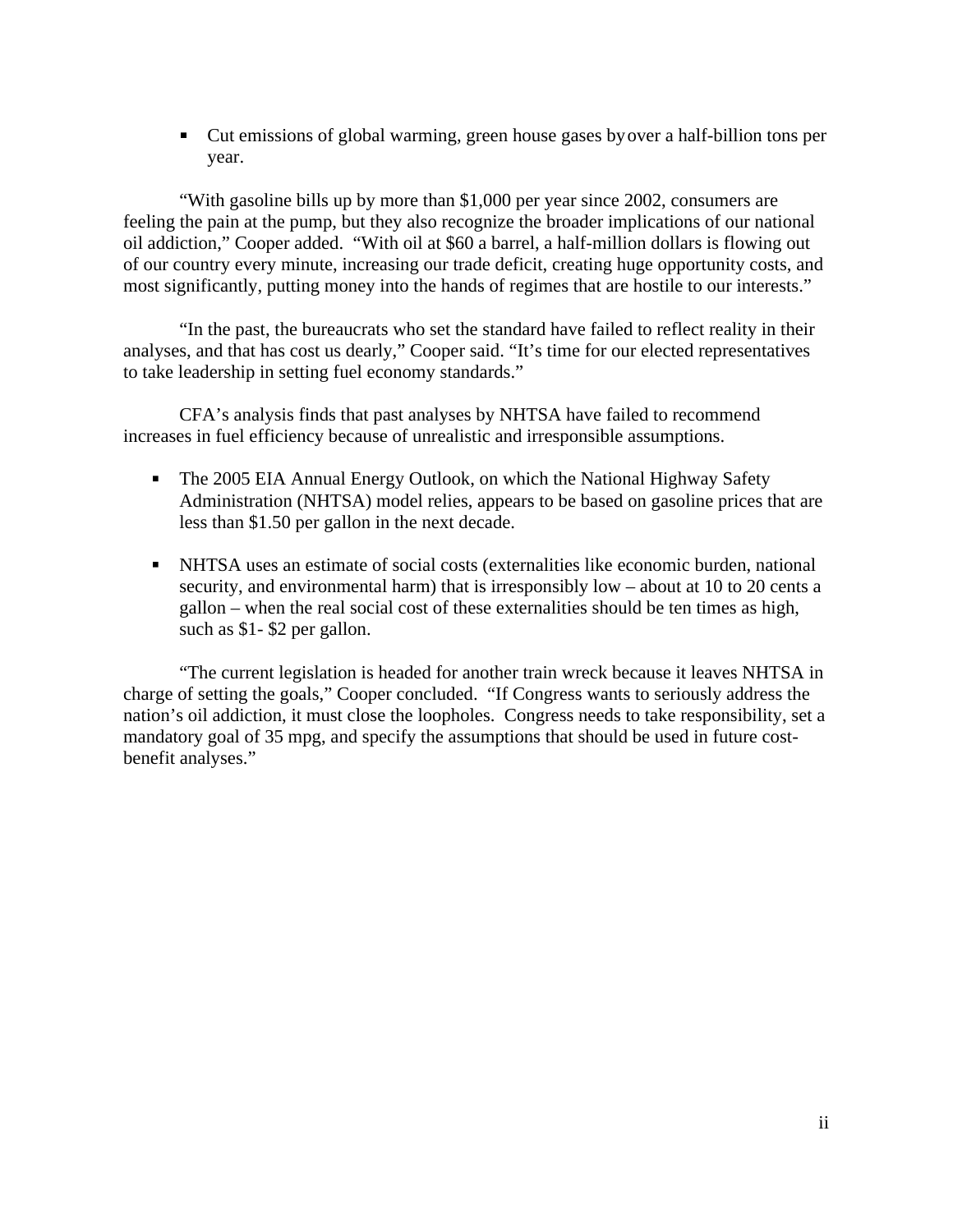#### **INTRODUCTION**

Last year, the Consumer Federation of America published an analysis of the economic impact of a large, long-term increase in the fuel efficiency of the vehicle fleet on consumers. In a report entitled  $50$  by  $2030$ ,<sup>1</sup> we concluded a doubling of the fuel efficiency of the vehicle fleet was essentially self-financing from the consumer point of view. Assuming a gasoline price of \$3.00 per gallon, we concluded that the reduction in consumers' monthly gasoline bill would be equal to or greater than the increased monthly cost to consumers of buying even these extremely fuel efficient vehicles.

Congress and the administration are now engaged in a debate over a much shorterterm policy change, which would essentially be *35 by 2018.* The leading legislation in the House and Senate seeks to require an increase in the light duty vehicle fleet (cars and light trucks) of ten miles per gallon (mpg) in ten years (frequently referred to as *10 in 10*). Because the vehicle fleet today averages just under 25 miles per gallon, this works out to a fleet average for new vehicles of about 35 miles per gallon by 2018 (assuming a year for passage and start-up). In the Senate version reported out of the Commerce Committee, improvements in efficiency are targeted to continue, potentially reaching the goal of 50 mpg by 2030, along the path we outlined last year.

Updating the previous report, this paper applies the consumer economic analysis to the interim goal of "*10 in 10*."

While the pending legislation sets aggressive targets, it also allows federal agencies to adjust the improvements based on technical and economic considerations. It is important that these analyses be based on assumptions that reflect realistic and responsible estimates of the costs and benefits of increased fuel efficiency. Previous analyses by the agencies involved have been seriously deficient in this regard. As a result, they have failed to require increases in fuel economy that would benefit consumers and the nation.

For example, in the most recent setting of the mileage standards for light trucks, the National Highway Transportation Safety Administation (NHTSA) initially required only a 1.5 mpg increase by 2012,<sup>2</sup> based on a gasoline price of \$1.50 per gallon.<sup>3</sup> It then raised the price to \$2.27, but concluded that only 1.5 miles per gallon is justified. It is remarkable that a 50 percent increase in the cost of gasoline resulted in no increase in the recommended level of fuel economy. Even more remarkable is the fact that in recently launching another analysis of Corporate Average Fuel Economy (CAFE) standards, NHTSA, went back to \$1.50 per gallon for gasoline, which is less than half the price consumers are currently paying.<sup>4</sup> Ironically, Ironically,

<sup>&</sup>lt;sup>1</sup> Mark Cooper, *50 by 2030* (Washington, D.C.: Consumer Federation of America, May 2006) available at

[http://www.consumerfed.org/pdfs/50\\_by\\_2030.pdf](http://www.consumerfed.org/pdfs/50_by_2030.pdf) <sup>2</sup> Department of Transportation, National Highway Traffic Safety Administration, *Average Fuel Efficiency Standards for Light Trucks: Model Years 2008-2011, 49 CFR 523, 533 and 557 Hereafter, NHTSA, Truck Rule).* <sup>3</sup> Id., pp. 33-35.

<sup>&</sup>lt;sup>3</sup> Id., pp. 33-35.<br><sup>4</sup> National Highway Safety Administration, *CAFÉ Compliance and Effects Modeling System (Documentation* <sup>2</sup> *Draft, 5/26/06).*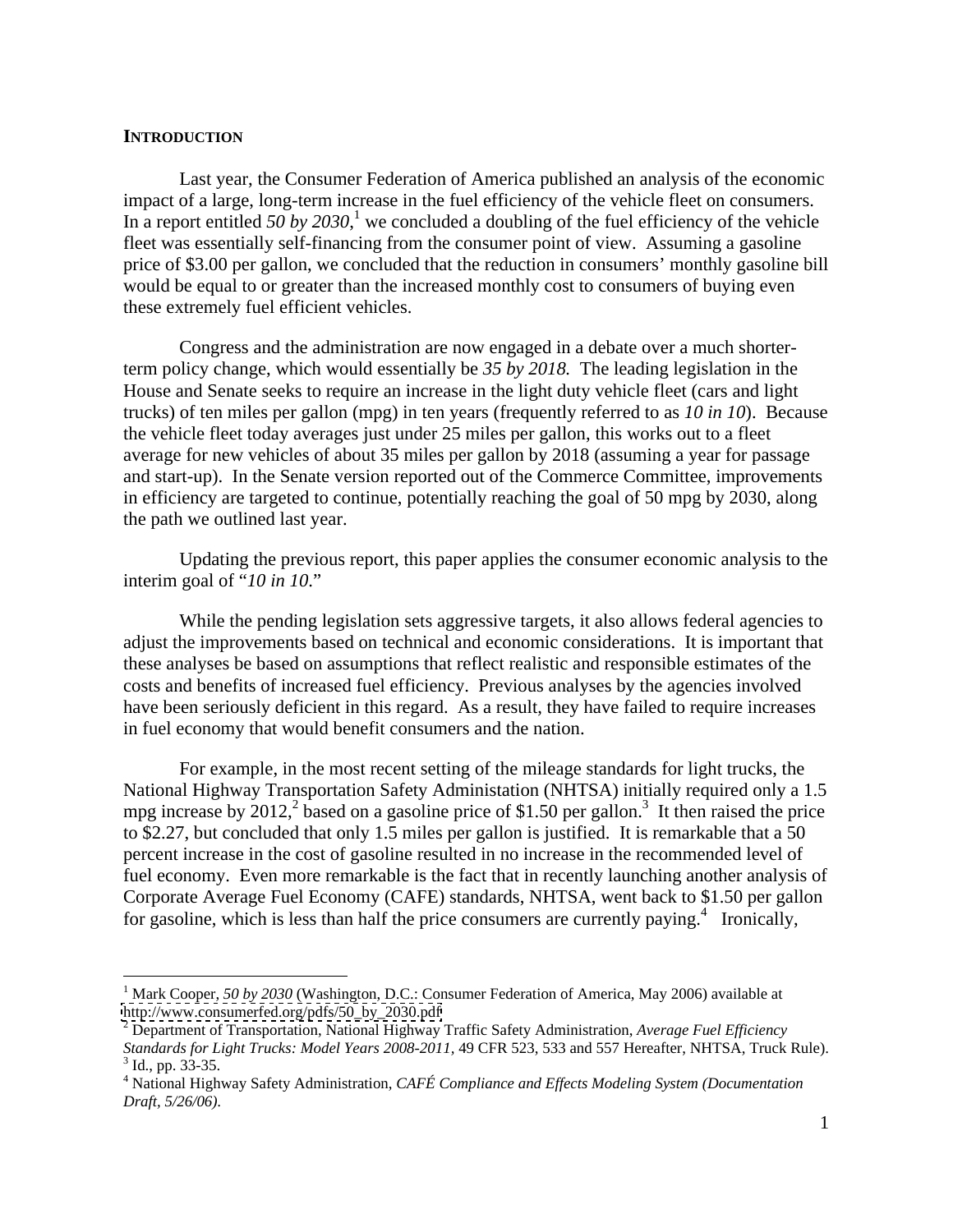even with that low price, the model shows that an increase of more than twice the 1.5 mpg it recommended just last year is justified for light trucks.

If federal agencies continue to use these unrealistic assumptions and distorted analyses, the nation will never achieve the targets Congress has set out to reduce the nation's "oil addiction."<sup>5</sup> This paper also updates our previous research by examining several of the key assumptions underlying the NHTSA analysis. The update and examination of assumptions make it clear that *10-in-10* and *35 by 2018* are both in the consumer and national interest. *35 by 2018* is a step toward *50 by 2030.* 

#### **METHODOLOGY**

#### **Consumer Pocketbook Analysis**

The cornerstone of our analysis is a consumer pocketbook calculation of the increase in efficiency. Our approach is as follows:

We recognize that increasing gasoline mileage requires increased cost that the consumer pays. Although some opponents of increasing CAFE act as if the auto companies bear the burden, ultimately it is the consumer who will be required to cover the cost. The fundamental question is, will the consumer be better off for having done so? To answer this question, we take a strict consumer view. Since most consumers finance their auto purchases, we ask, "What impact does the increase in initial cost to achieve higher fuel efficiency have on the total out of pocket monthly cost the consumer pays, when the fuel savings are factored in?"

As we pointed out in detail in our analysis last year, public policy analysts can quickly complicate this simple question beyond recognition. They frequently (and incorrectly) impose a high "discount" rate on the calculation, which essentially assumes that consumers have alternative uses of their money which earn them fabulous rates of return. In reality, the typical consumer neither has these fabulous alternatives available nor does the consumer use his or her own money to purchase the vehicle. Consumers borrow someone else's money and pay off an auto loan at a fixed, short-term rate. For the consumer, it is straightforward to calculate the monthly payment the consumer would incur when buying the car and the monthly gasoline bill the consumer would pay to drive it.

Unfortunately, policy analysts further misrepresent the issue by assuming an extremely short period for recovery of the costs of increased fuel efficiency. In other words, they assume that the entire cost of fuel efficiency must be recovered in a few years, even though most vehicles stay on the road for a decade or more. This ignores the fact that when consumers sell or trade their new autos, they might be able to recover the cost of fuel efficiency in that sale price. They will retire the remainder of the auto loan when they retire (sell) the car, using the sale to pay-off the loan. Higher gasoline mileage can fetch higher

 <sup>5</sup> President Delivers State of the Union, January 2006, available at: <http://www.whitehouse.gov/news/releases/2006/01/20060131-10.html>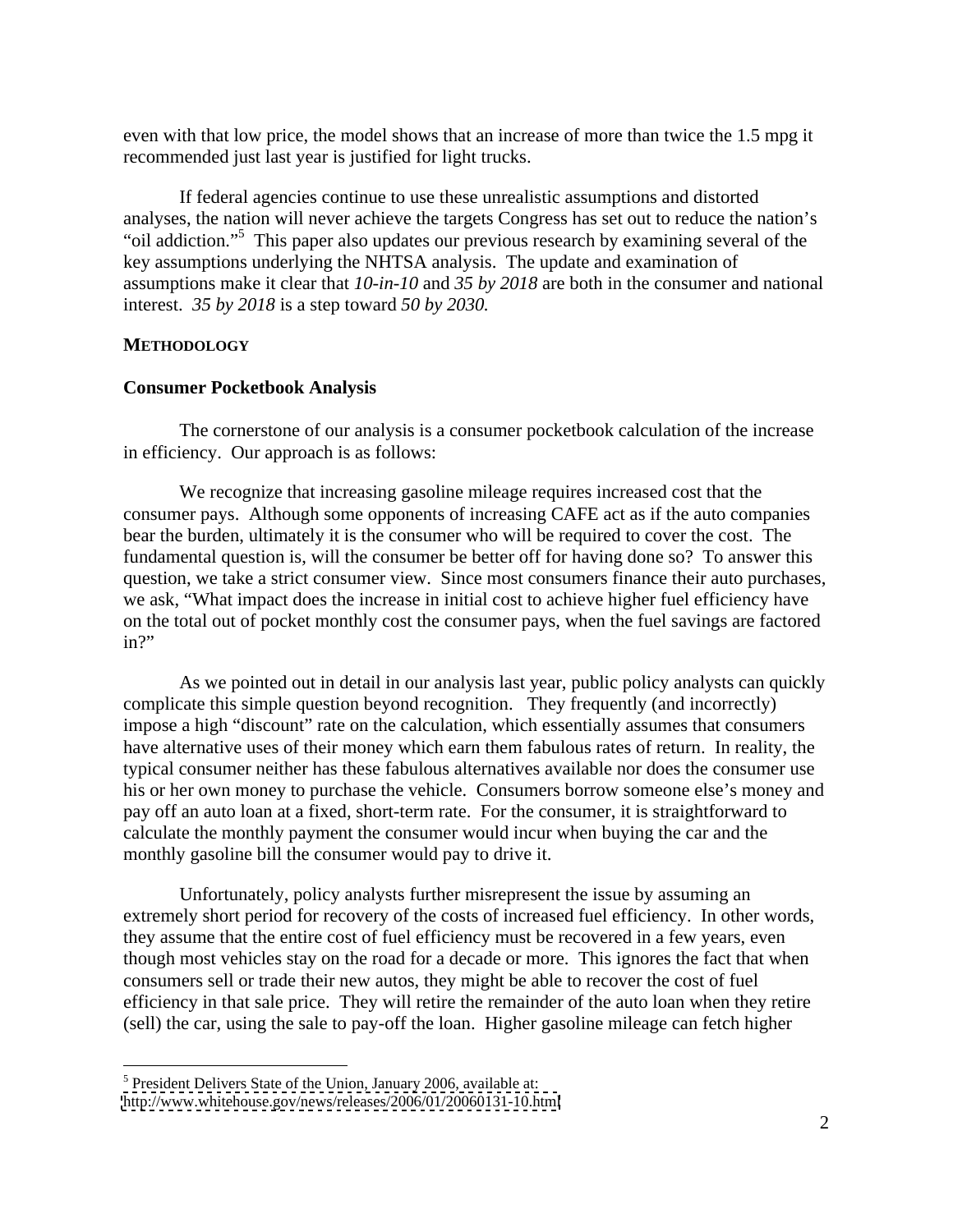resale or trade in values. With fuel efficiency becoming more important, this is becoming more likely. Thus, we remain convinced that from a consumer point-of-view, the relevant analysis involves a period at least as long as the length of the loan.

Thus, we calculate two consumer pocketbook tests:1) The out-of-pocket test compares the increase in loan payments to the amount saved due to reduced gasoline consumption over the life of the loan; 2) The life of the vehicle test includes the gasoline savings over a ten year period, which is assumed to be the life of the vehicle.

To conduct the analysis we use a 7 percent auto loan rate, which is available today<sup>6</sup> with a five year loan life. Well over half of all new auto loans are five years or longer.<sup>7</sup><br>Because consumers tend to drive their newer cars more, the gasoline savings are estimated based on 15,000 miles per year driven in the first year (which is the basis for Environmental Protection Agency (EPA) and NHTSA calculations), declining by 1000 miles per year. As fuel efficiency becomes a greater concern, the use of more efficient vehicles is likely to grow, making this a conservative assumption.

#### **Social Cost Benefit Analysis**

The simple consumer economic point of view remains the cornerstone of any consumer analysis. However, we cannot ignore broader policy issues. Public opinion polls show that the American people are well aware of the broader policy implications of what President Bush has called our national "oil addiction." The public is concerned about importation of oil from unstable regions of the world.<sup>8</sup> They are concerned about global warming, to which auto tailpipe emissions are a major contributor. Increasing the fuel efficiency of the vehicle fleet provides benefits by reducing the impact of gasoline consumption in each of these areas.

From the societal point of view, the least we can do is to calculate the fuel savings over the full life of the car. Society will certainly see the benefits, valued at least at the price at the pump. In today's market, consumers might reap that benefit in the resale price of the car. It is possible that consumers who make the initial sound decision to purchase a more fuel efficient car will be able to capture the future value of the fuel savings. If they drive the car after they have paid off the loan, they get a large benefit.

When the social costs and benefits are considered, we also examine two different discount rates. NHTSA uses a standard 7 percent rate. We use the 7 percent rate and a 3 percent rate, as recommended by many public interest advocates.  $\overline{9}$  A  $\overline{3}$  percent real discount rate is much closer to what the consumer can earn in the market.

 <sup>6</sup> Payments are calculated using the loan rate calculator at bankrate.com

<sup>&</sup>lt;sup>7</sup> Consumer Bankers Association, *2006 Automobile Finance Study: Highlights of the2005 Year-End Data,*<br><sup>8</sup> Consumer Esderation of America, Americans Algrmed About Dependence on Oil Imports and Pesulting High

Consumer Federation of America, *Americans Alarmed About Dependence on Oil Imports and Resulting High Gas Prices and Funding of Terrorism,* May 21, 2007, available at

[http://www.consumerfed.org/pdfs/CFA\\_For\\_Immediate\\_Release052107.pdf](http://www.consumerfed.org/pdfs/CFA_For_Immediate_Release052107.pdf)

 $9$  NHTSA, Truck Rule, pp. 213-219.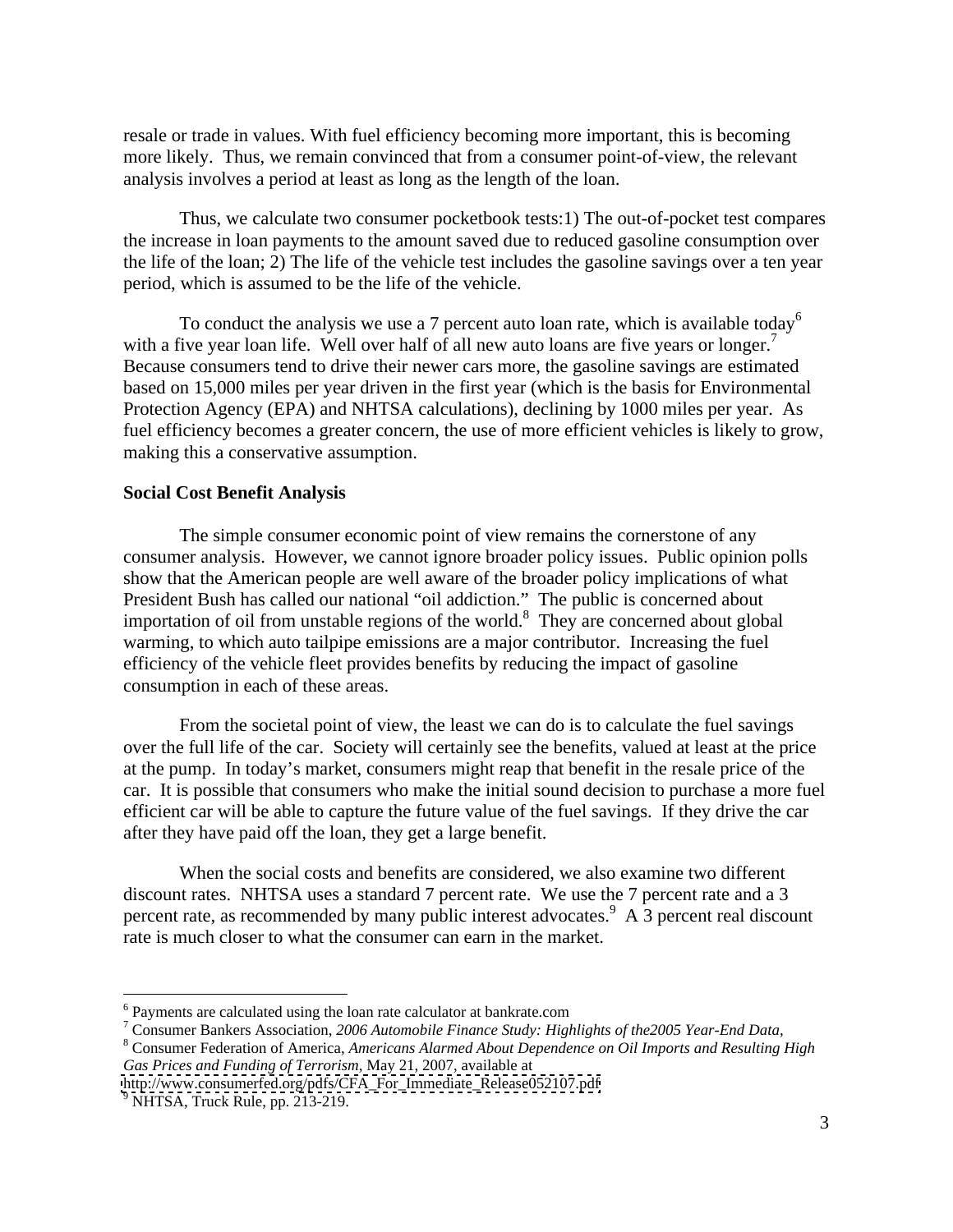Quantifying the external benefits of reduced gasoline consumption is challenging, since these are not priced in market transactions. One area that has received a great deal of attention recently is the issue of greenhouse gas emissions, which are associated with global warming. Indeed, for years the energy efficiency debate was driven by environmental concerns.

The impact of gasoline consumption on emissions can be defined with some precision. Resources for the Future estimates the emission of approximately 20 pounds of carbon dioxide (a greenhouse gas) per gallon of gasoline consumed. CFA merged its database on fuel consumption of new autos (derived from the EPA fuel mileage tests) with the Union of Concerned Scientists' analysis of carbon emissions from new vehicles (see Exhibit 1). We discover a near perfect correlation. Fuel efficiency and clean cars go hand-in-hand.

Measuring the amount of emissions is one thing. Translating that value into a cost to society is quite another. A number of estimates of a variety of environmental impacts have been made. These include, in addition to global warming, impact on agriculture, visibility, buildings, and water pollution. However, we should not include in this analysis many of the environmental costs associated with vehicles – like noise, land use or congestion – which are not associated with oil consumption as such.



#### **Exhibit 1:**

**Source: Merger of Consumer Federation of America Mileage Rating Scale database and Union of Concerned Scientists, Clean Car Discount database.**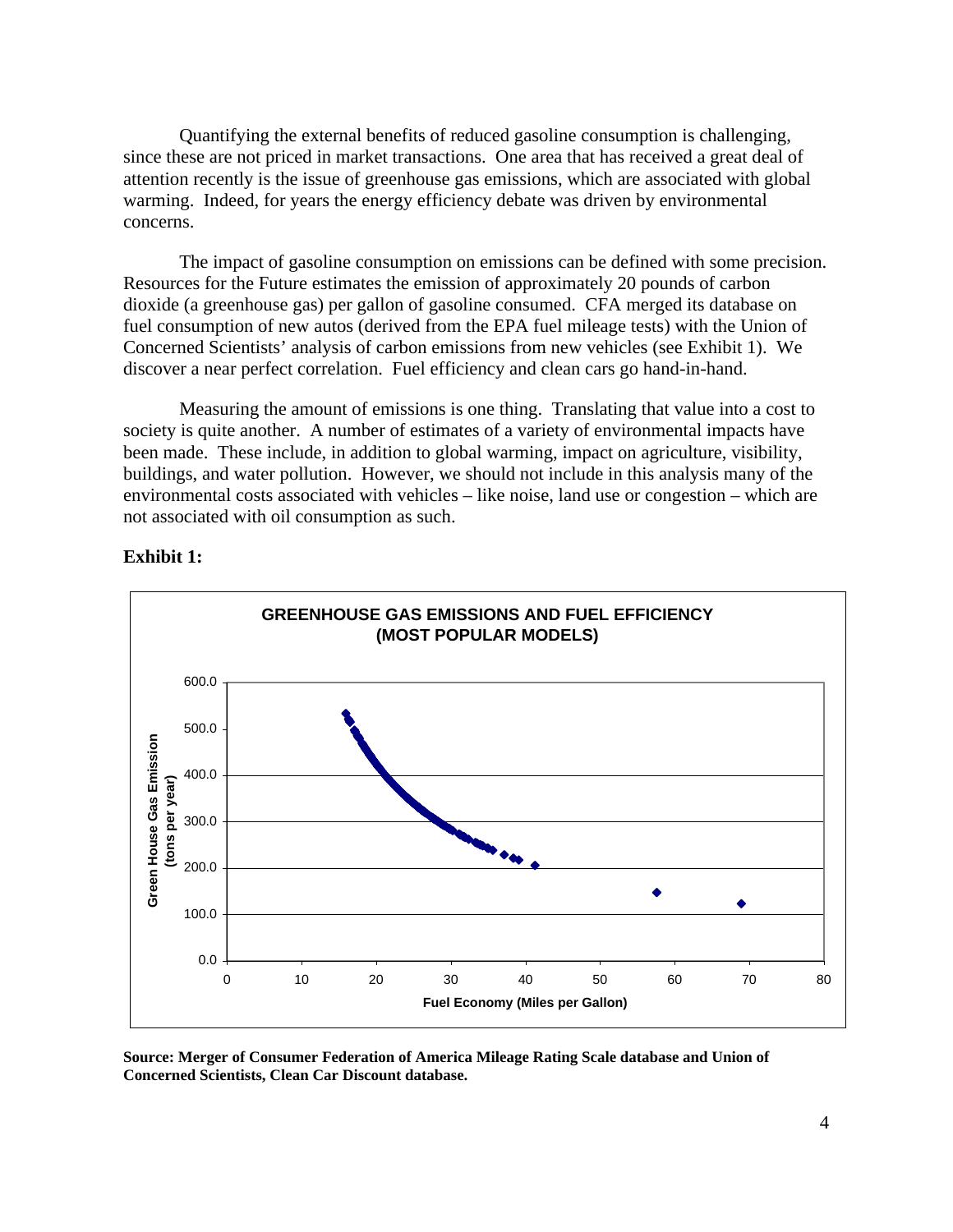External economic impacts present a similar complexity. For example, in a series of studies, David Greene has calculated "the economic costs of oil dependence" for three precisely defined economic costs – wealth transfers, loss of potential gross domestic product and macroeconomic adjustment costs.<sup>10</sup> Others include a much broader range of costs including subsidies for vehicle transportation and oil production.<sup>11</sup>

 Geopolitical vulnerability is extremely difficult to measure. One obvious possibility to which some have turned is to calculate the cost of deploying military power to protect oil production. The argument about what would have been done in terms of military deployment absent a dependence on oil is extremely difficult to unravel, however.

As a result of the uncertainties in how external costs are defined, the range of estimates is extremely wide. Since these costs are not central to our analysis and the benefits of reducing them are "gravy" atop the consumer analysis, we need not spend a great deal of time trying to sort out the complexities. An order of magnitude estimate is helpful to put the consumer economic analysis at \$3.00 per gallon in perspective.

Exhibit 2 presents the estimates for a very narrow range of externalities. All the external costs are attributable to the broader consumption of oil and have been converted to a per gallon basis using total oil consumption. This does not include any of the subsidies for vehicle transportation or oil production.

### **Exhibit 2: Estimates of Narrowly Defined Oil Consumption Externalities**

(in dollars per gallon)

| <b>EXTERNALITY</b>      | LOW           | HIGH   |  |  |  |  |
|-------------------------|---------------|--------|--|--|--|--|
| Environment<br>Economic | \$.13         | \$.72  |  |  |  |  |
|                         | $\$.52$       | \$.70  |  |  |  |  |
| Military                | $\$.20$       | \$.40  |  |  |  |  |
|                         |               |        |  |  |  |  |
| Total                   | \$.85<br>4.00 | \$1.82 |  |  |  |  |

**International Center for Technology Assessment,** *The Real Price of Gasoline,* **1997,** *Gasoline Cost Externalities Associated with Global Climate Change,* **September 29, 2004;** *Gasoline Cost Externalities: Security and Protection Services,* **January 25, 2005; Lovins, Amory, et al.,** *Winning the Oil Endgame*  **(Rocky Mountain Institute, 2004); Greene, David L., and Sanjana Ahmad,** *Costs of U.S. Oil Dependence: 2005 Update* **(Oak Ridge National Laboratory: Tennessee, February 2005)..** 

<sup>&</sup>lt;sup>10</sup> Greene, David L., and Sanjana Ahmad, *Costs of U.S. Oil Dependence: 2005 Update* (Oak Ridge National Laboratory: Tennessee, February 2005).

 $11$  International Center for Technology Assessment, The Real Price of Gasoline, 1997, Gasoline Cost Externalities Associated with Global Climate Change, September 29, 2004; Gasoline Cost Externalities: Security and Protection Services, January 25, 2005; Lovins, Amory, et al., Winning the Oil Endgame (Rocky Mountain Institute, 2004).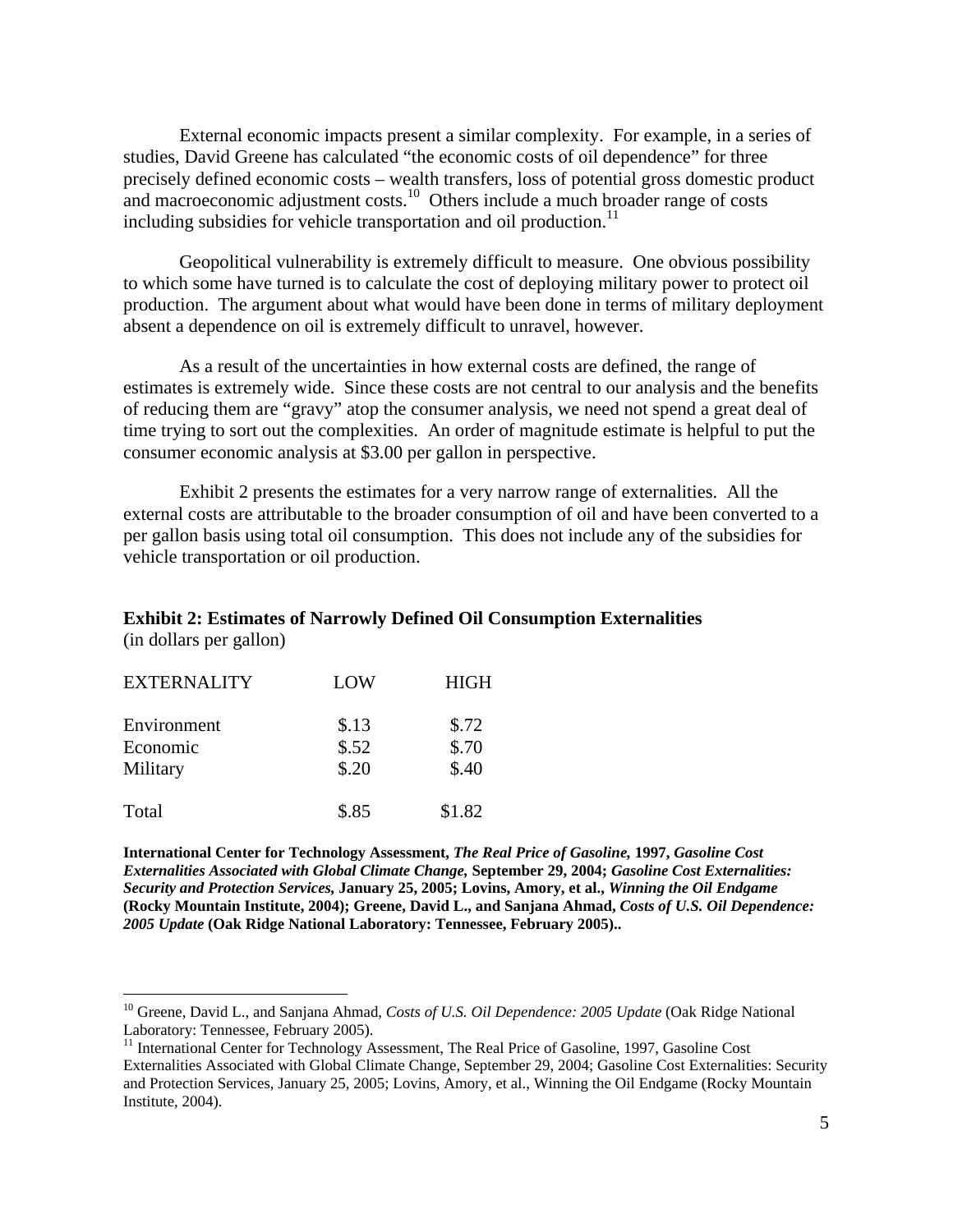In 2007 dollars, a range of \$1.00 to \$2.00 per gallon is a cautious estimate of the external costs associated with gasoline consumption.

#### **Gasoline Prices**

One of the most important elements of both the consumer and societal cost benefit analyses is the price of gasoline. We use \$2.50 and \$3.00. NHTSA's recent analyses have been based on much lower prices.

The Notice of Proposed rulemaking for light trucks began with a price of \$1.50 per gallon, obviously too low. The final rule switched to \$2.27, but then made no change in the recommended level of efficiency. The CAFE model, reverts to the \$1.50 gasoline price, although it was not fully updated.

NHTSA relies on Energy Information Administration (EIA) projections of prices, but that provides little solace. The current (2007) EIA projection for prices over the next decade and a half predict dramatic reductions in the real price of gasoline. Compared to today's price, EIA projects a 2010 price that is 18 percent lower in real terms, a 2015 price that is 22 percent lower and a 2020 price that is 19 percent lower.

To analyze the impact of EIA's price projections on the NHTSA cost benefit analysis we examined short term (see Exhibit 3). We chose a two year lag for the short term, since that tends to be the lag in the EIA annual Energy Outlook.

**Exhibit 3: Short-Term Prediction**

![](_page_8_Figure_7.jpeg)

**Source: Short-Term various years compared to actual prices.**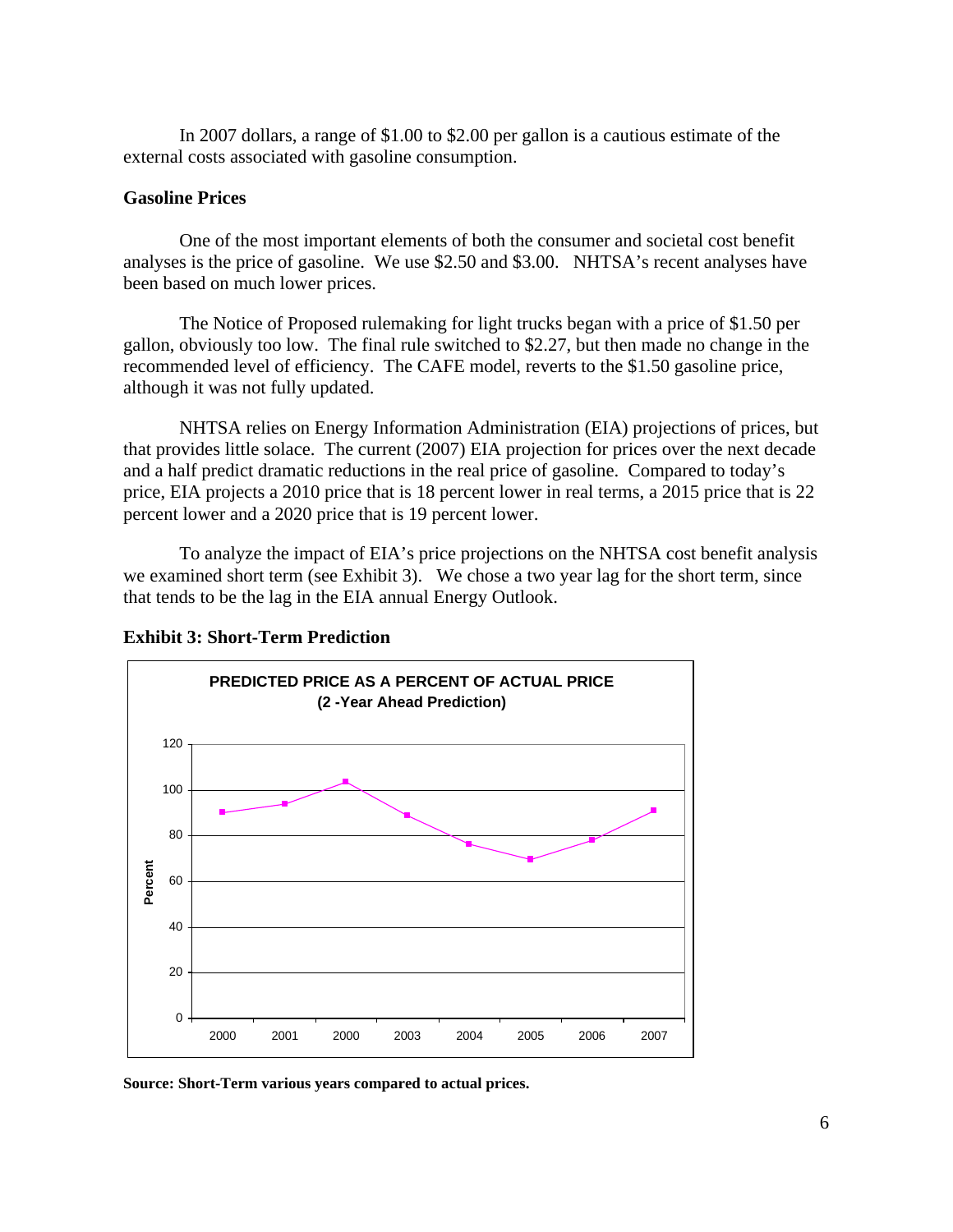term price projections for 2020, since that is approximately the year in which 35 miles per gallon will be achieved and the year in which the 10 in 10 period ends. Exhibit 4 compared the real price assumed for 2020 to the then current price of gasoline.

![](_page_9_Figure_1.jpeg)

**Exhibit 4: Long-Term Predictions**

**Source: Short-Term and Annual Energy Outlook, various years compared to actual prices.**

Since the severe run up in gasoline prices that began after the turn of the century, the EIA has had difficulty predicting prices in the short term (2-years) and its projection of longer term prices does not closely reflect the current prices being paid by consumers. It severely under-predicted short term prices in the 2003-2005 period, but has improved those short term prices in the last couple of years. At the same time, EIA has dramatically lowered its prediction of long term prices in recent years.

EIA has been erratic in its predictions about the real price changes in the long term (see Exhibit 5). It swings from predicting real price increases to real price declines. While the differences in Exhibit 5 may seem small, compounded over a ten year period, they become substantial. The difference between a ten year projection at 1.005 percent and a ten year projection at .997 percent results in a difference in the final year projection of more than 12 percent.

The impact of these price prediction differences can be substantial. Thus, the truck rule was written on the basis of prices that have proven to be far too low, but the error was predictable (and correctible). The 2015 price used in the 2005 projection was about \$1.56 per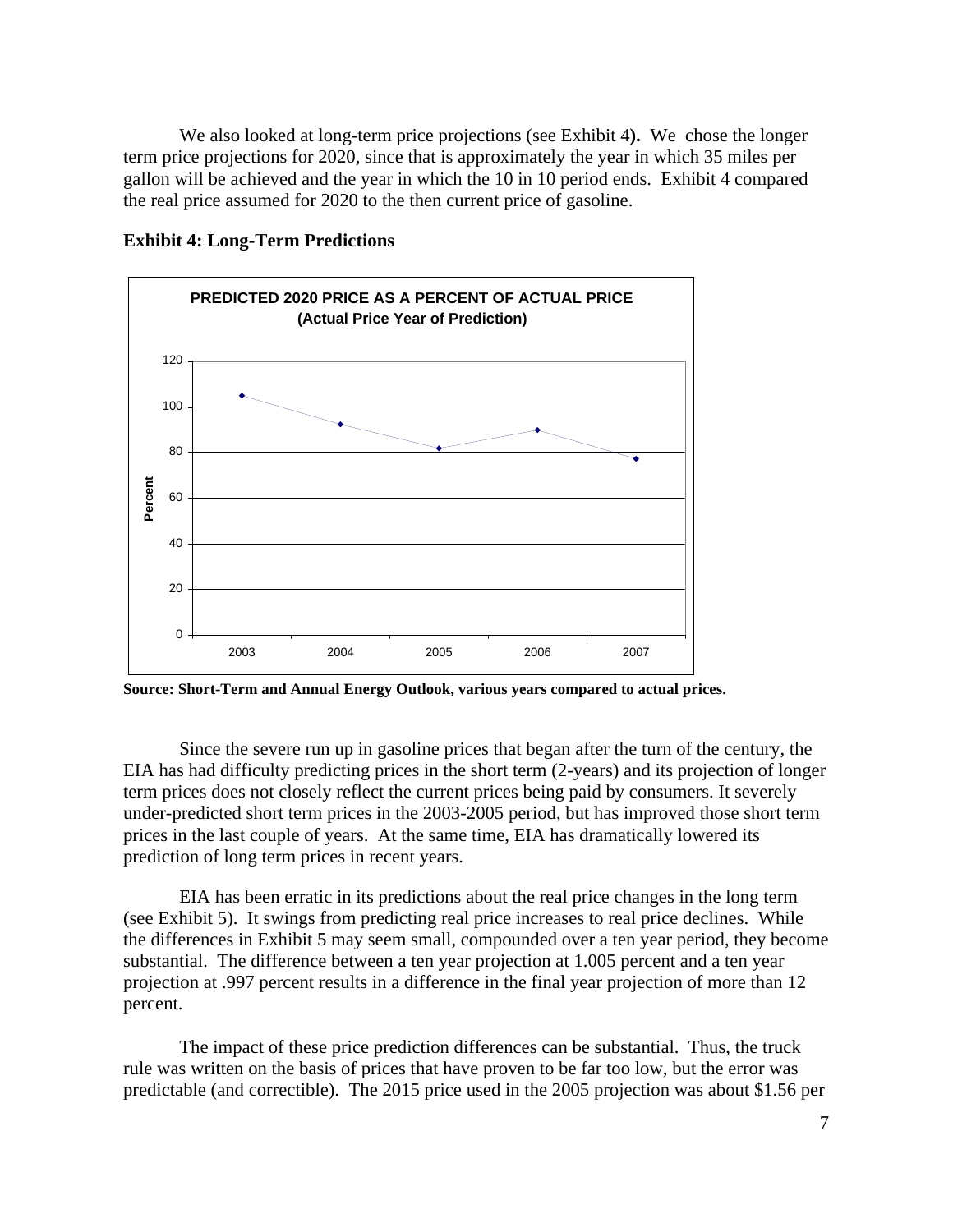gallon (in 2005 dollars). The actual price paid in 2004 (in 2005 dollars) was about \$1.96. EIA and NHTSA scrambled to adjust, shifting to an early 2006 price projection which was higher, but the range of prices projected for the 2008-2012 time frame were in the range with a mid-point of \$2.27, while the actual price in 2006-2007 are above \$2.60.

#### **Exhibit 5: Projected Real Price Changes in Gasoline**

| Year                         | Real   |  |  |
|------------------------------|--------|--|--|
|                              | Price  |  |  |
|                              | Change |  |  |
|                              |        |  |  |
| 2003                         | $+.2$  |  |  |
|                              | $+.3$  |  |  |
|                              | $-.1$  |  |  |
|                              | $+.5$  |  |  |
| 2004<br>2005<br>2006<br>2007 | $-.3$  |  |  |

**Source: Short-Term and Annual Energy Outlook, various years.**

These years were particularly difficult for EIA, but there is a way to build in protections against this problem. The analysis should use as a starting price either EIA's projection or the actual price paid in the most recent 12 months. The 2006 average price was \$2.63 and the previous 12 month price for May 2007 is \$2.63. The average price for the week ending April 30, 2007, was \$2.97. For our analysis we have used a range of \$2.50 to \$3.00 range, which seems reasonable. These are real prices, held constant by assuming the increase in gasoline prices equals the rate of inflation over the ten year period. This is a conservative assumption.

#### **The Cost of Fuel Efficiency**

We assume an increase in fuel efficiency of 10 mpg at a cost of \$1600 per vehicle. These are the most expensive increases in fuel efficiency that are likely to be implemented over the life of the plan.<sup>12</sup> These are based on the same National Research Council (NRC) study that NHTSA relied on in its analysis of increases in CAFE standards (see Exhibit 6). The NRC and the NHTSA analyses were constrained by economics, not technology. The NRC scenarios were modeled at an assumed price of gasoline of \$1.50 per gallon (in 1999 dollars). Under that constraint, in none of its scenarios did it invest more than \$1500. More than half the technologies that were identified as available off the shelf were left on the shelf. Also, the NRC did not consider hybrids.

<sup>&</sup>lt;sup>12</sup> NHTSA models trucks as an average fuel savings of 8 miles per gallon at an average cost of \$800. Cars achieve a fuel savings of 10 miles per gallon at an average cost of \$400. In both cases, later year savings are more expensive.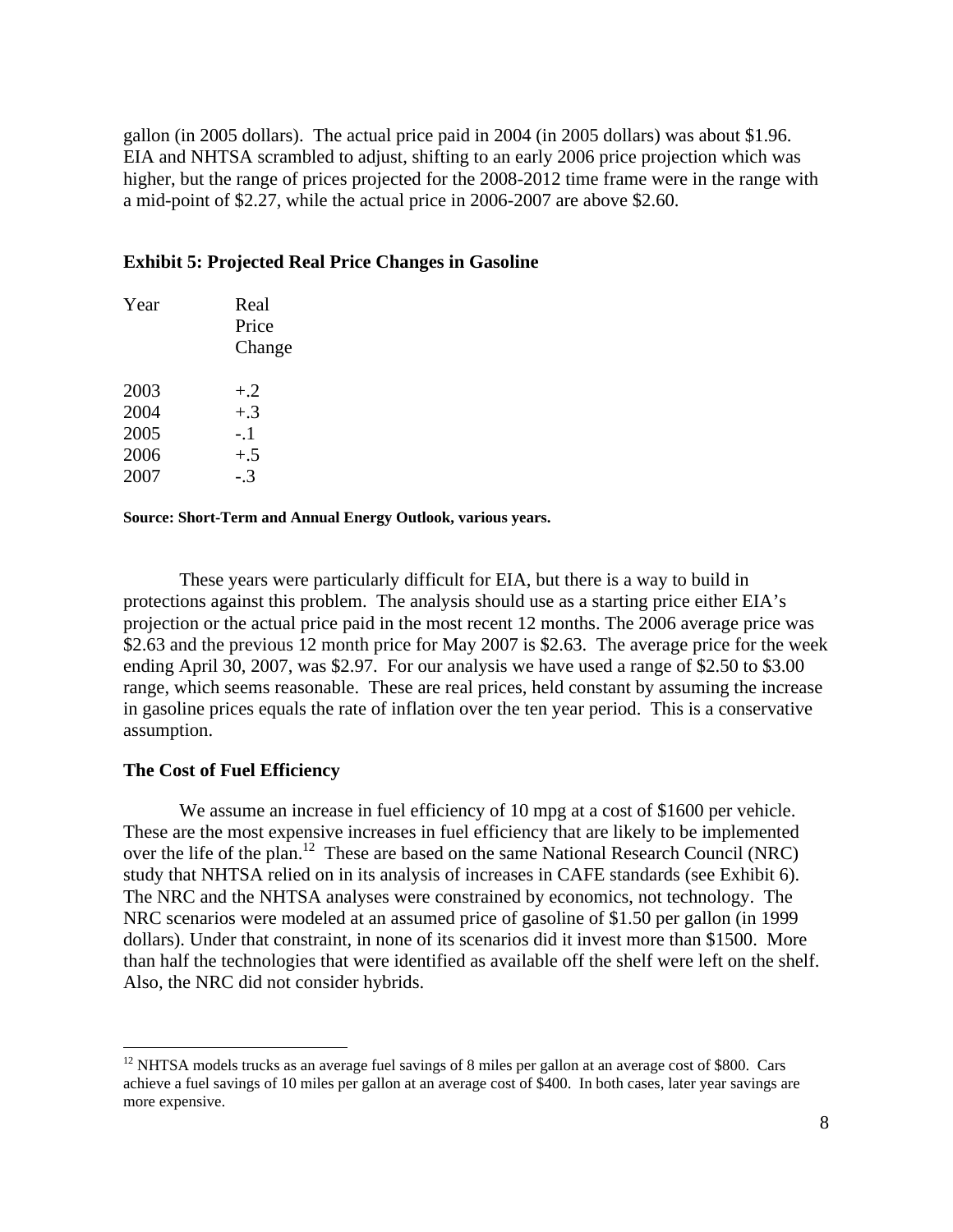![](_page_11_Figure_0.jpeg)

**Exhibit 6: Increasing Gasoline Cost Dramatically Raise Justified Investment in Fuel Efficiency**

**Source: National Research Council**

 Relying on dated studies, NHTSA includes a large rebound effect, which assumes that consumers drive more because their monthly fuel bill is reduced. This conclusion does not fully reflect the fact that the income effect would be offset in significant part by the increase in the cost of the vehicle, as well as the increasing disproportionate attention to rising gasoline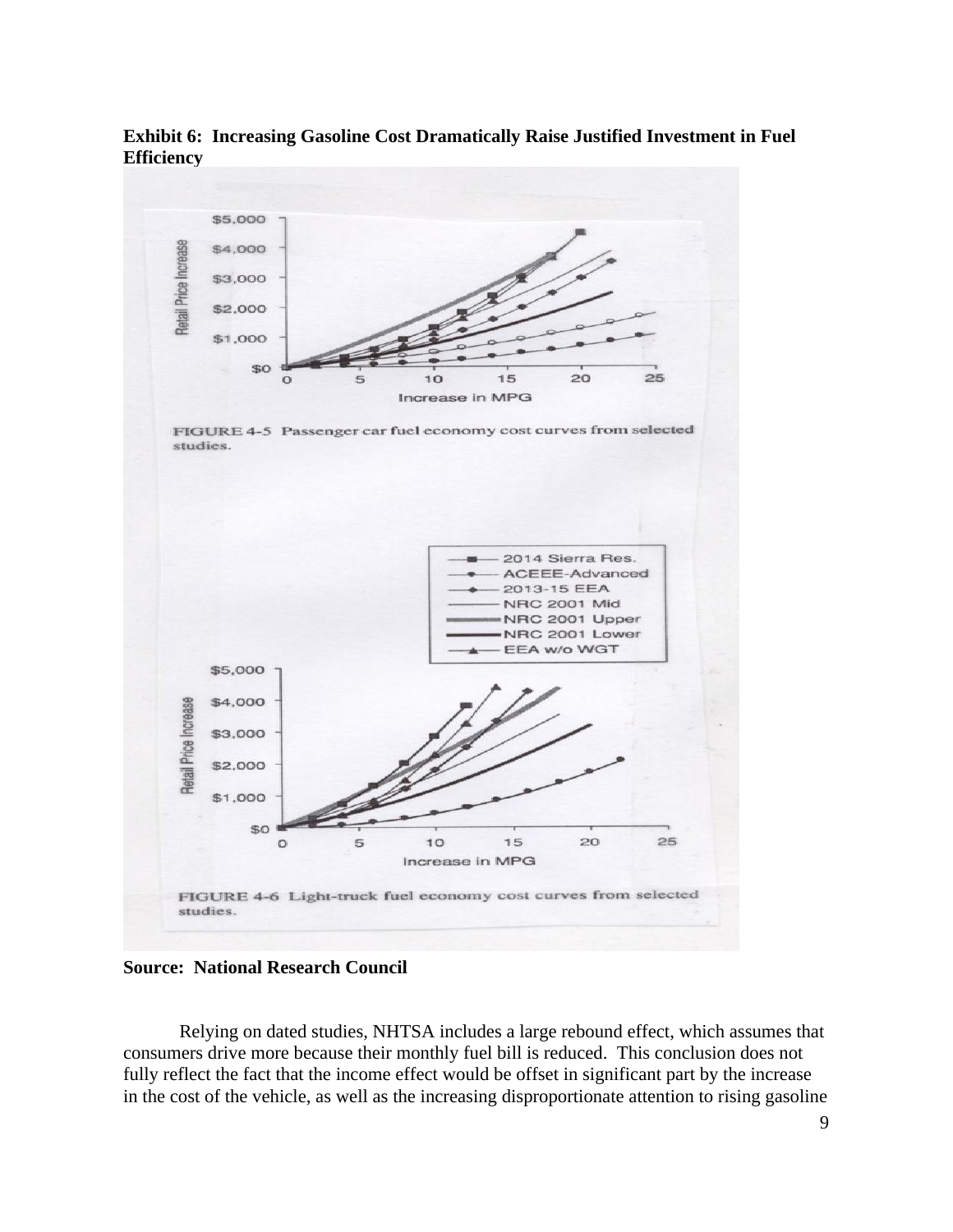prices.<sup>13</sup> Without the rebound effect, the fuel savings could be closer to 2.5 million barrels per day.

The current price of \$3.00 per gallon is about \$2.50 in 1999 dollars. With the benefits of fuel efficiency increased by two-thirds, the economic analysis pulls those technologies off the shelf and into the fleet. For the near term scenarios we assume \$1600 per vehicle to get *35 by 2018*.<sup>14</sup>

#### **RESULTS**

#### **Consumer Pocketbook Analysis**

Under these logical assumptions, increases in fuel efficiency pay for themselves (see Exhibit 7). The savings in the monthly gasoline bill are larger than the increase in the cost of vehicle. If the consumer keeps the vehicle past the period of the loan, or captures the value of future fuel savings when the car is sold or traded in, the payoff would be quite large.

|                              |        | <b>GASOLINE PRICE</b> |  |
|------------------------------|--------|-----------------------|--|
|                              | \$2.50 | \$3.00                |  |
| <b>Loan Payment increase</b> | \$1909 | \$1909                |  |
| Life of Loan                 |        |                       |  |
| <b>Fuel Cost Savings</b>     | \$2073 | \$2487                |  |
| <b>Net savings</b>           | \$164  | \$578                 |  |
| Life of vehicle              |        |                       |  |
| <b>Fuel Cost Savings</b>     | \$2900 | \$3480                |  |
| <b>Net Savings</b>           | \$991  | \$1571                |  |

#### **Exhibit 7: Consumer Analysis of Reformed Café: All Households**

#### **Source and Assumption: see text**

The increase in the cost of the car to improve efficiency adds just under \$32 per month to the cost of the car. Over the course of the full 60 months of the loan, the total increase in payments is \$1909. However, in the first year, when the car is assumed to be driven 15,000 miles, the consumer would use an average of almost 14 gallons per month less gasoline. The consumer would save about \$34.50 per month if the price is \$2.50 per gallon and \$41 per month, if the price is \$3.00 per gallon. Over the life of the loan, consumers save more in

 $13$  Taking into account the increase in costs, the net income effect of reduced energy consumption is a savings of about \$125 per year. Given that the assumed rebound effect is far too large. For example, under assumed rebound effect, consumers would spend about 80% of their gains on "joy riding."<br><sup>14</sup> The NRC also used a more severe economic criterion – three year payback – than our five year cash flow

criterion. The three year payback vastly exceeds the investment opportunities available to most consumers. The implicit or revealed preference on which the 3 year payback period rests does not suggest rational behavior on the part of consumers. We suspect that the "revealed" preference is being misinterpreted. It may involve many factors, like imperfect information, an inability to project prices and do life cycle cost calculations, marketing by auto manufacturers, etc.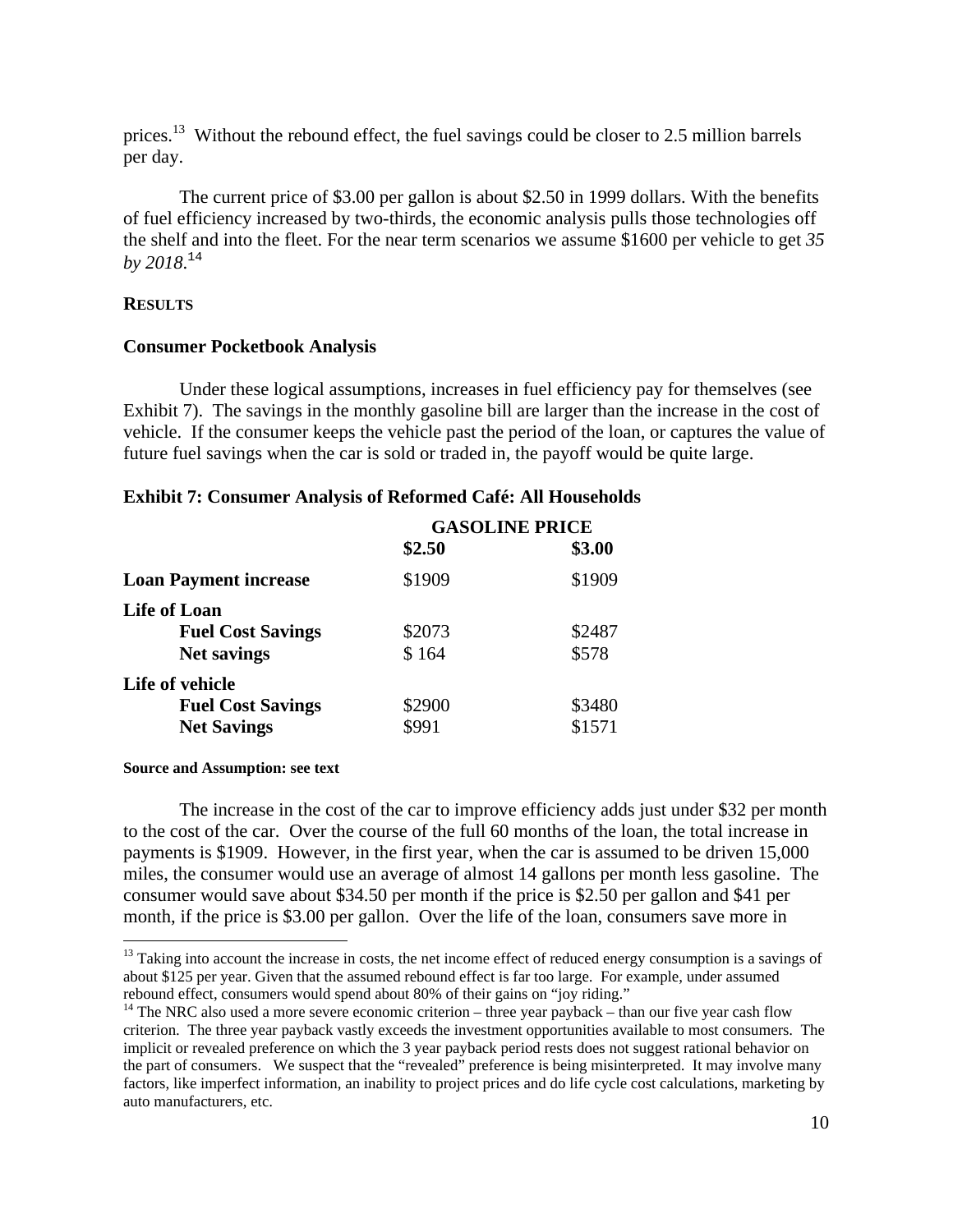gasoline expenditures than they pay in increased loan payments. Looking to the life of the vehicle, we observe substantial consumer savings in the range of \$1000 to \$1500. Consumers who keep their cars for ten years or capture the value of these efficiency investments will enjoy a big pay-off. Whether it is the initial owner or the second purchaser of the vehicle, society will enjoy the benefits of reduced gasoline consumption over the life of the vehicle.

These national average figures obscure a great deal of variation. While consumers have seen their household expenditures increase by more than \$1000 in the past half decade, some groups in society incur much higher expenditures than others (see Exhibit 8). One such group is households in rural America. They have consistently spent about 20 percent more on gasoline and would benefit disproportionately from increasing fuel efficiency.

#### **Exhibit 8: Household expenditures on Gasoline**

![](_page_13_Figure_3.jpeg)

**Source: U.S. Department of Labor, Bureau of Labor Statistics,** *Consumer Expenditure,* **1999-2005. 2006 expenditures estimated based on 2005-2006 price increase from Energy Information Administration,** *U.S. All Grades All Formulations Retail Gasoline Prices.*

Since there is no reason to believe that the cost of fuel efficiency would be higher in rural America, the net benefits would be much higher (see Exhibit 9).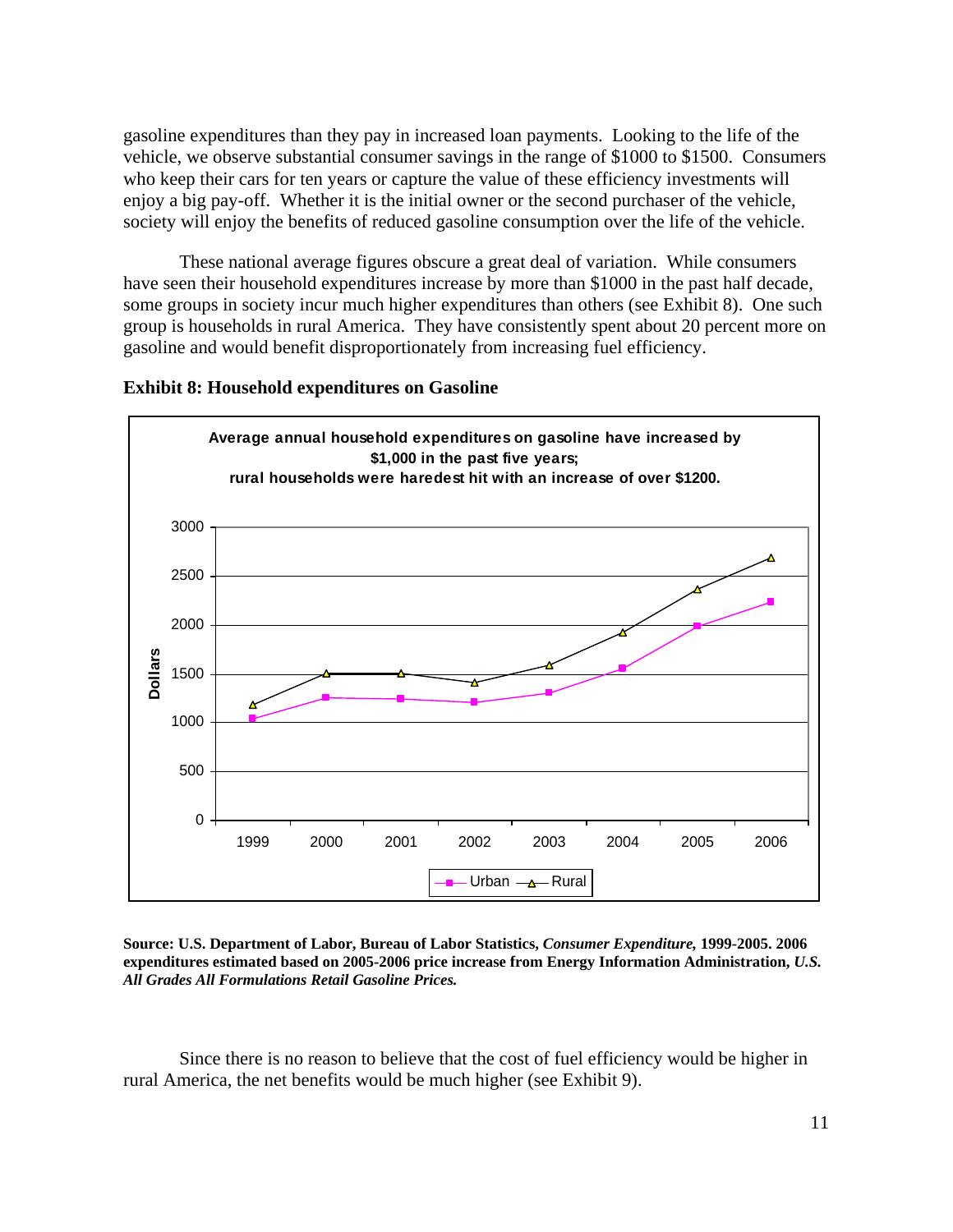#### **Exhibit 9: Consumer Analysis of Reformed Café: Rural Households**

|                                                     |                 | <b>GASOLINE PRICE</b> |  |
|-----------------------------------------------------|-----------------|-----------------------|--|
|                                                     | \$2.50          | \$3.00                |  |
| <b>Loan Payment increase</b><br><b>Life of Loan</b> | \$1909          | \$1909                |  |
| <b>Fuel Cost Savings</b><br><b>Net savings</b>      | \$2488<br>\$579 | \$2984<br>\$1075      |  |
| Life of vehicle                                     |                 |                       |  |
| <b>Fuel Cost Savings</b>                            | \$3480          | \$4176                |  |
| <b>Net Savings</b>                                  | \$1571          | \$2267                |  |

#### **Social Cost-Benefit Analysis**

The conclusion that the *10 in 10* or the *35 by 2018* policies are in the consumers' interest should not be surprising since NHTSA recently conducted a policy analysis that reached this very conclusion. Even though the NHTSA model used extremely cautious assumptions – fuel prices that are too low, national security costs and environmental costs that are irresponsibly low and a rebound effect (i.e. an assumption that increased fuel efficiency leads to increased driving) that is too high – its model showed that from the national policy point of view, a substantial increase in CAFE has a positive benefit cost ratio.

NHTSA modeled increases in CAFE standards on a percentage basis – i.e. 3 percent per year, 4 percent per year, and 5 per cent per year. The *10 in 10* approach falls between a 4 percent and a 3 percent increase. It starts as a 4 percent increase, but because it is one mpg per year, as the fuel efficiency of the base builds up, a one mpg increase is a smaller percentage. In the last few years, *10 in 10* becomes a 3 percent increase. Thus, the NHTSA 4 percent and 3 percent scenarios provide extremely cautious upper and lower bounds for the cost benefit ratio of a *10 in 10* approach.

In Exhibit 10, we interpolate the cost benefit ratio for *10 in 10* based on the average fuel efficiency achieved on a percentage basis over ten years. It is clear that the *10 in 10*  policy yields a net benefit, even though the benefits are heavily discounted by NHTSA. Keeping in mind that the benefits are discounted at a substantial rate (7 percent), when the ratios exceed 1, they indicate that the investment is better than the alternatives available, not just better than doing nothing.

The NHTSA model also shows that benefit cost ratios exceed 1 under both the 4 and 3 percent scenarios for both cars and trucks on a year-by-year in 31 of the 32 combinations of vehicles, efficiency improvements and years.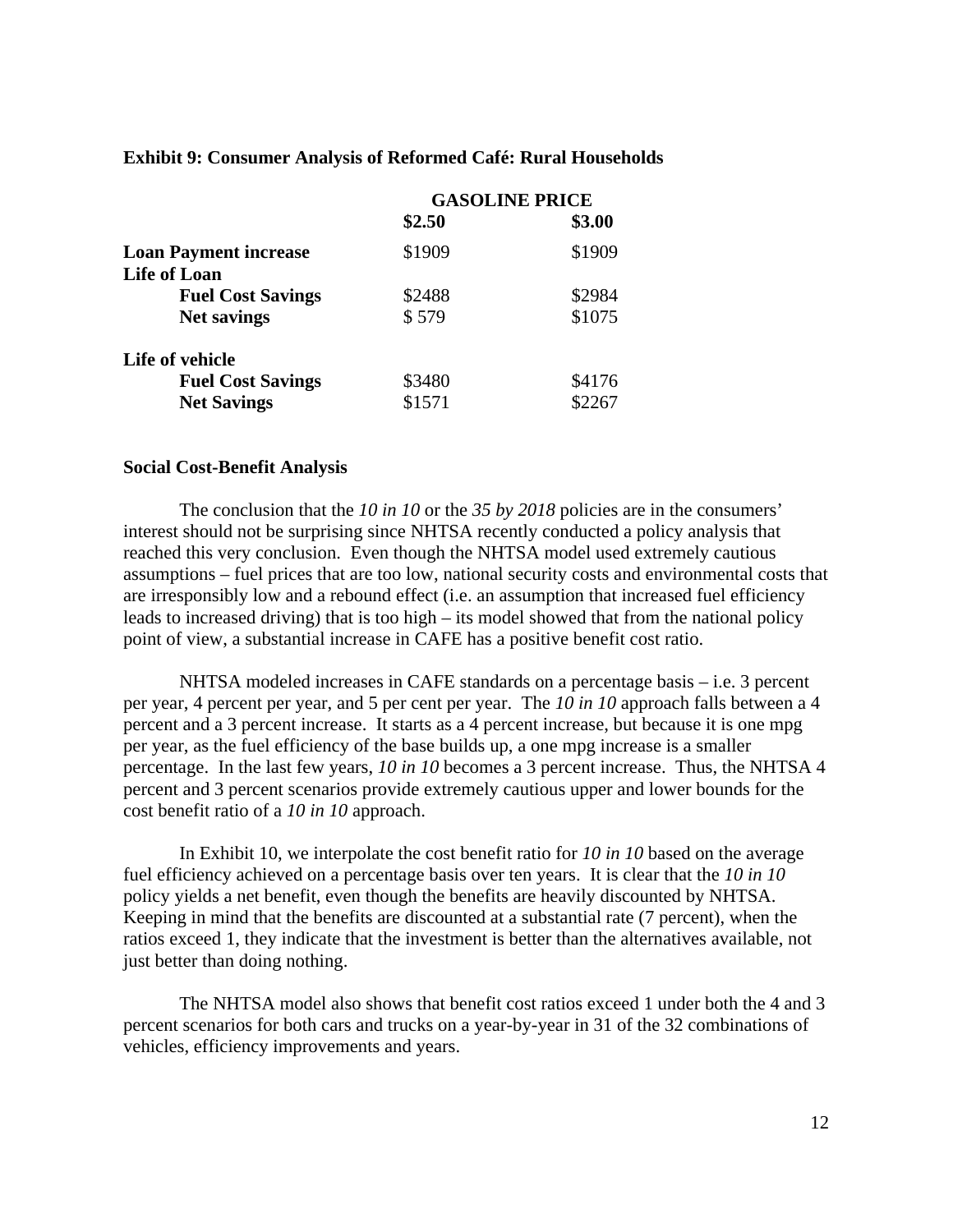#### **Exhibit 10: Cumulative, National Benefit-Cost Ratios**

|                       |              | <b>VEHICLE TYPE</b> |
|-----------------------|--------------|---------------------|
|                       | CARS         | TRUCKS              |
| CAFE IMPROVEMENT      |              |                     |
| NHTSA 4 percent       |              |                     |
| 10-IN 10 Interpolated | 1.10         | 1.00                |
| NHTSA 3%              | 1. <i>ll</i> | 1.19                |

#### **Source: National Highway Transportation Safety Administration, Scenario Summaries for cars and trucks.**

The NHTSA analyses are very much affected by the economic assumptions. While this helps policymakers choose between alternatives, there is a sense in which the modeling assumptions obscure the reality of the policy. Therefore, we have built an alternative model to evaluate the national benefit cost of *10 in 10.* The two basic elements of the analysis are the cost of increasing fuel economy and the amount of gasoline consumption saved. The NHTSA analysis estimates that society will have to spend about \$114 billion to save about 110 billion gallons of gasoline.<sup>15</sup>

 The modeling assumptions introduced by the policy framework (discount rates externalities) essentially ask the question, are there other uses to which this \$114 billion can be put that are better investments taking into account the costs of gasoline consumption not reflected its price. To take the alternative uses into account, the analysis includes a discount rate, which is what might be earned if the money were put to other uses. In order for fuel efficiency to be a better use, it has to earn more than the alternatives. To conduct this financial analysis, one must put a price tag on the value of gasoline and on the time value of money.

We build scenarios based on two prices of gasoline (\$2.50 and \$3.00 per gallon), which reflects prices paid in the past couple of years, two estimates of the cost of externalities (\$1 and \$2), which we concluded was a reasonable range in our previous analysis, and two different discount rates – 3 percent and 7 percent. Arguably, 7 percent is relevant, since that is the cost of money to the consumer who wants to buy a car. At the same time, consumers can earn a relatively risk free real rate of return on investments of only about 3 percent. To the extent that they increase their down payment to finance the more efficient vehicle, this is their opportunity cost of capital.

<sup>&</sup>lt;sup>15</sup> This figure is net of the "rebound" effect, which assumes that drivers of more efficient cars drive approximately 20 percent more as a result of owning a more efficient car. The claim is that the income effect increases the willingness to pay for gasoline consumption. With cars that are financed through increasingly long term loans, there is no such income effect, however. Evidence suggests that the rebound effect has been declining and the growing reliance on finance may explain why.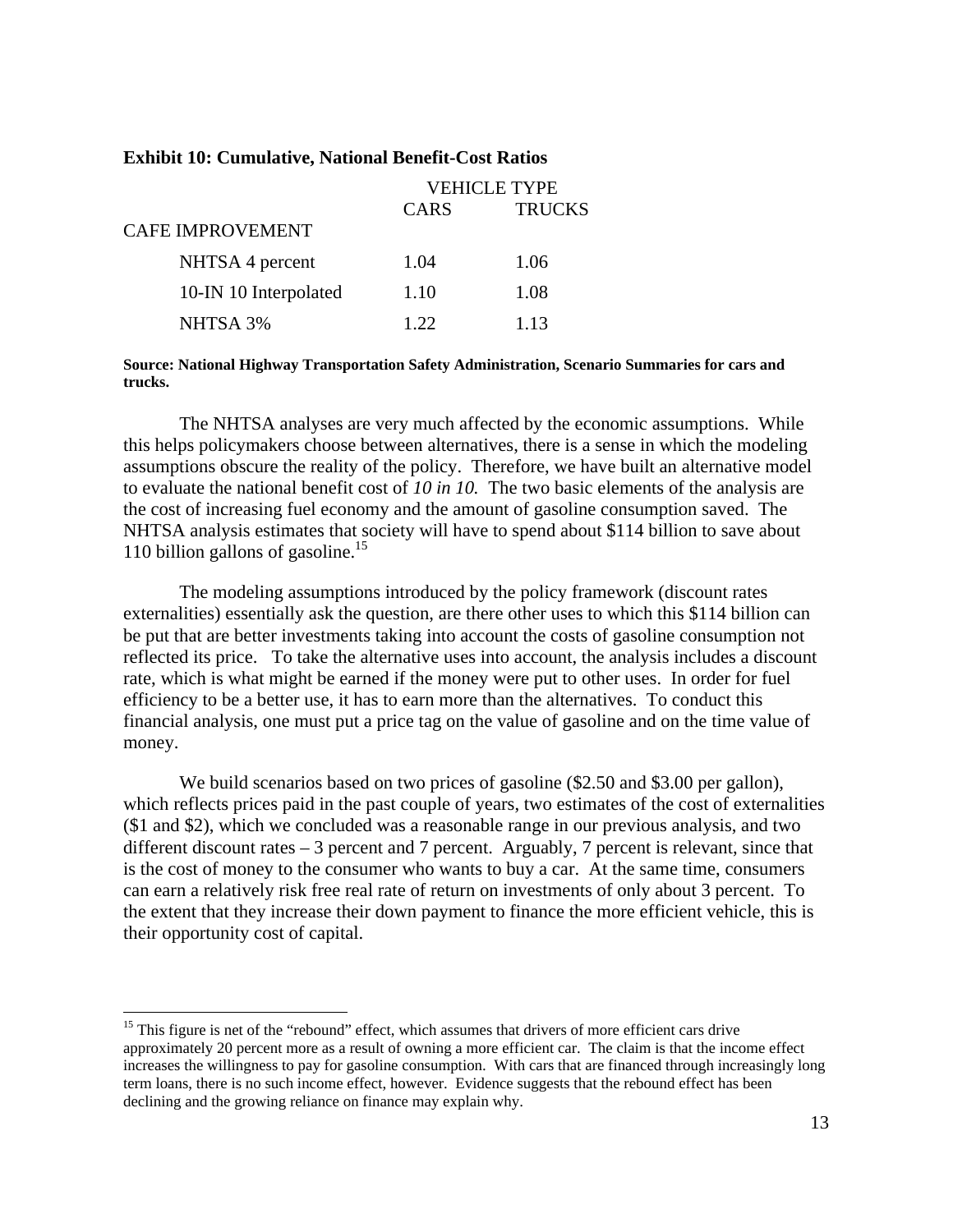We have taken a different position from the NHTSA model on each of these sets of assumptions. The 2005 EIA Annual Energy Outlook, on which the NHTSA model relied, is outrageously low. The analysis appears to be based on gasoline prices that are less than \$1.40 per gallon in the next decade. NHTSA used an estimate of externalities of 10 to 20 cents. In other words, the total social cost of gasoline in the NHTSA calculation appears to be less than \$1.50. NHTSA only uses a discount rate of 7 percent.

Exhibit 11 presents the results of these scenarios. The conclusion is clear. Increasing the fuel efficiency of the vehicle fleet is a darn good investment, especially when reasonable estimates of the external casts are included in the analysis. To conclude otherwise, one would have to assume a value of gasoline below \$2.50 with a discount rate of 10 percent or more. Even then, the policy analysis would have to ignore the security, economic and environmental benefits of reduced gasoline consumption. Under reasonable assumptions that reflect consumer reality and the national energy, security and environmental situation, the investment necessary to achieve *10 in 10,* which consumers will ultimately pay, is well worth it.

#### **Exhibit 11: National Benefit Cost Ratios Under Various Assumptions about Gasoline Prices and Discount Rates**

Investment  $Cost = $114$  billion Gasoline Savings = 110 billion Gallons

|                                      | Cost of Gasoline            |  |  |
|--------------------------------------|-----------------------------|--|--|
| Price of gasoline                    | \$2.50 \$3.00 \$2.50 \$3.00 |  |  |
| Value of Externalities               | $$1.00$ \$2.00              |  |  |
| <b>Total Social Cost of Gasoline</b> | \$2.50 \$3.00 \$3.50 \$5.00 |  |  |
| Value of Gasoline Savings            |                             |  |  |
| Discount Rate                        |                             |  |  |
| 3%                                   | 173 208 243 347             |  |  |
| 7%                                   | 145 161 203 290             |  |  |
| <b>Benefit Cost Ratios</b>           |                             |  |  |
| Discount Rate                        |                             |  |  |
| 3%                                   | 1.52 1.82 2.13 3.04         |  |  |
| 70                                   | 1.29 1.41 1.78 2.54         |  |  |
|                                      |                             |  |  |

#### **REDUCING OIL CONSUMPTION, IMPORTS AND EMISSIONS**

The positive consumer economic and social cost benefit findings are driven by substantial reductions in gasoline and oil consumption. To assess the impact on the nation's "oil addiction" we modeled the change in the overall vehicle fleet and compared those results to other analyses.  $16$  The reality behind the cost benefit ratios are 110 billion gallons of

 <sup>16</sup> Hirsh, Robert L., Roger Bezdek and Robert Wendling, *Peaking of World Oil Production: Impact, Mitigation & Risk Management,* February 2005, p. 77, allow three years for an aggressive program. Hirsh allows three years.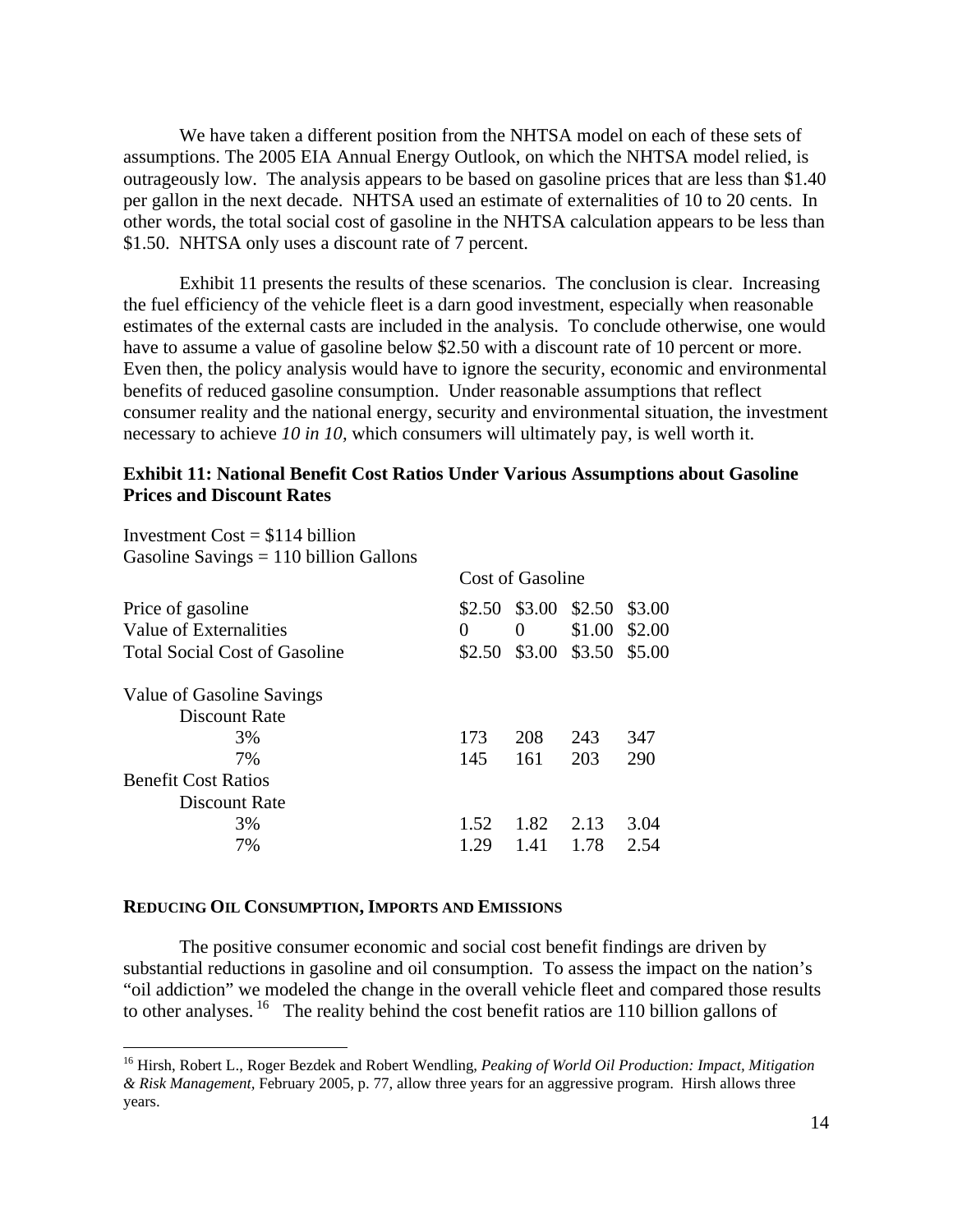gasoline saved, oil import reductions of more than 2 million barrels per day, when 35 mpg is achieved, which equals more than 15 percent of projected imports, and reduction of over half a billion tons of global warming causing green house gas emissions.

NHTSA estimates that increasing fuel economy by 4 percent per year would result in fuel savings of about 2.1 million barrels per day. Without the large assumed rebound effect, the reduction in gasoline consumption would be closer to 2.5 million barrels per day. Continuing the improvement over a second decade would push the vehicle fleet well above 40 mpg by 2030. Fuel economy doubles and consumption declines by over five million barrels a day. This is a reduction of just under 20 percent of total consumption and over 30 percent of imports.

These goals are technologically achievable and economically justified. For example, NRC's most aggressive case has been rendered as a "Push the Envelope" proposal by Hirsh, Bezdek and Wendling in their study of peak oil production.<sup>17</sup> It increases fuel efficiency by 45 percent. Hirsh puts short time frames on the scenario see (Exhibit 12). Thus, the consumer pocketbook and national benefits of reaching 35 mpg in 10 years can be achieved with off the shelf technologies.

![](_page_17_Figure_3.jpeg)

#### **Exhibit 12:**

**Source:** *50 by 2030* **calculated by author. Hirsh, Robert L., Roger Bezdek and Robert Wendling,** *Peaking of World Oil Production: Impact, Mitigation & Risk Management,* **February 2005, p. 77.**

 <sup>17</sup> Hirsh, Robert L., Roger Bezdek and Robert Wendling, *Peaking of World Oil Production: Impact, Mitigation & Risk Management,* February 2005.